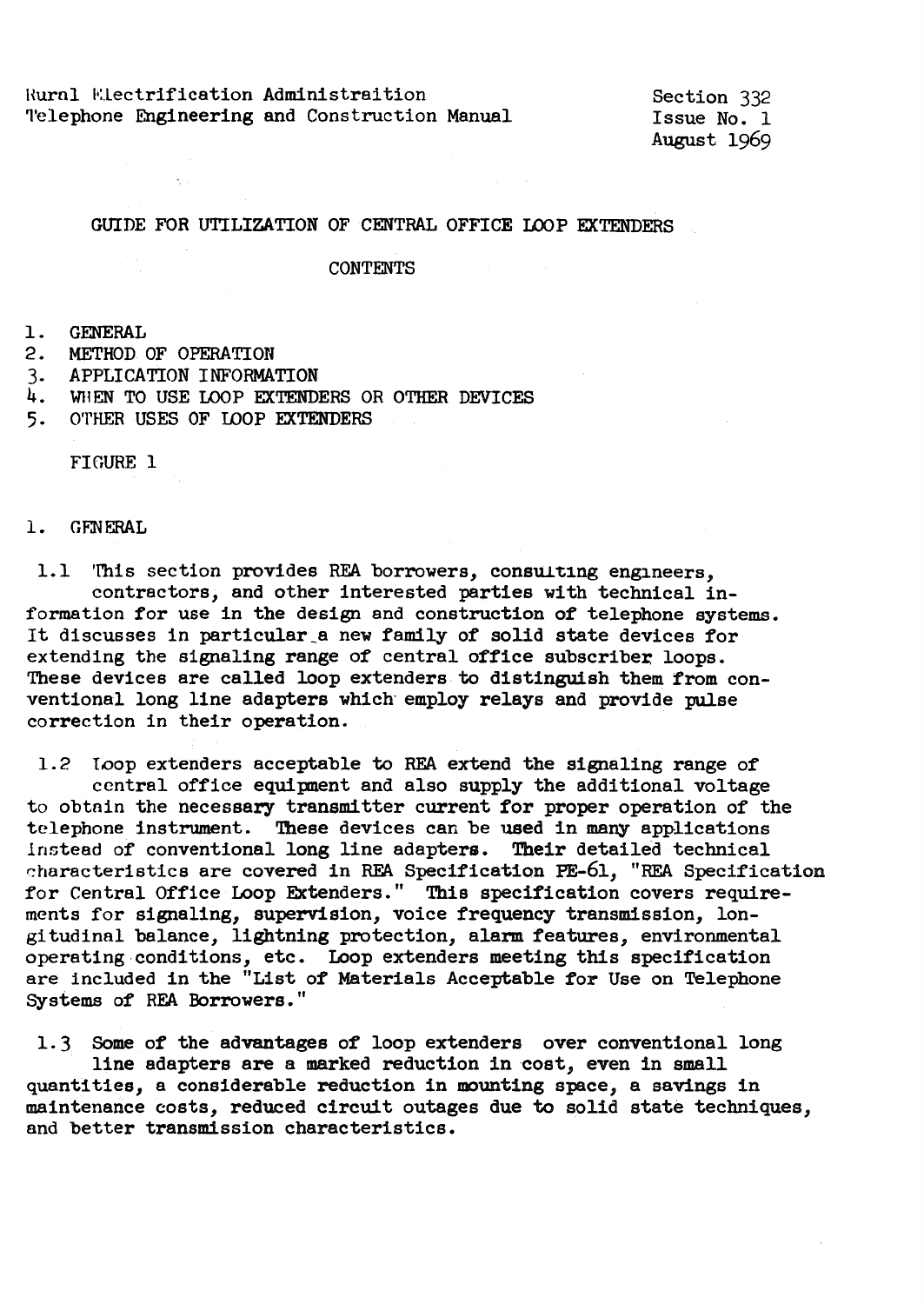1.4 The subscriber loop voice frequency transmission design is the<br>care as when conventional long line adapters are used. This design same as when conventional long line adapters are used. is set forth in HEA TE & CM 424, "Design of Two Wire Subscriber Loop Plant," and REA TE & CM 427, "Application and Use of Voice Frequency Hepeaters for Subscriber Loops." Loop extenders as discussed herein are mounted in central offices and connected between line equipment and voice frequency repeaters. This is shown in Figure 1..

# 2. METHOD OF OPERATION

?.J. Most loop extenders increase the signaling and supervision range of central offices by increasing the voltage on a per line basis. They are d.c. to d.c. converters, powered from the central office battery, which supply a floating voltage in series with the central office battery voltage on the tip and ring conductors of the subscriber's loop. also provide reverse battery to the loop when answer supervision occurs.

~).:., Unlike the long line adapter, the loop extender does not provide pulse correction and supervision from an especially designed sen:itive relay. Therefore, its operation and range are dependent on the cnpabilities of the particular central office to which it is connected.

## ·-;. Al'I'LICATION INFORMATION

3.1 The d.c. resistance of the loop is one of the important parameters<br>to be considered in the application of loop extenders. The folto be considered in the application of loop extenders. lowing resistance ranges include the telephone instrument:

| Central Office Loop | Loop Limit Capability |
|---------------------|-----------------------|
| Limit Guaranteed by | When Equipped         |
| Manufacturer        | With Extender         |
| 1900 ohms           | 4500 ohms             |
| 1500 ohms           | 3500 ohms             |
| 1200 ohms           | 3200 ohms             |

 ${3.2}$  When loop extenders are to be used other important parameters should also be followed:

3.21 Line Leakage Resistance - It should not be less than 100,000 ohms as measured between conductors or from either or both (conductors in parallel) conductors to ground. This is consistent with present recommendations for conventional long line adapters with booster battery.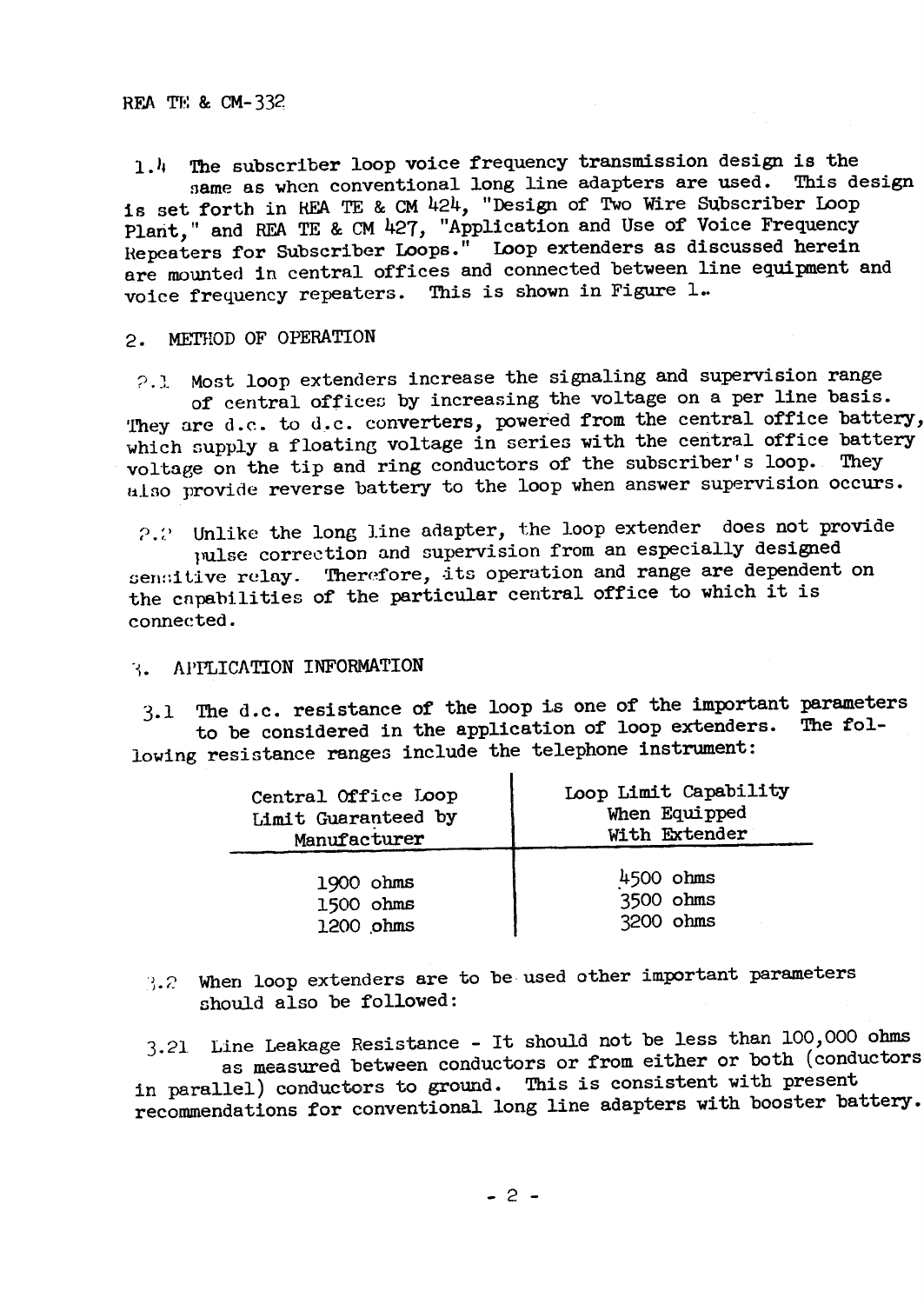3.22 Subscriber Application - Loop extenders should not be used with more than four parties on a line. The ringers should be bridged, limited to **six,** and ringing frequencies below 20 cycles should be avoided. Divided ringers should be avoided if at all possible to minimize unbalanced longitudinal currents which could create noise. If divided ringers cannot be avoided, contact the loop extender supplier for his recommendations.

3.23 Induced Voltage to Ground - Loop extender applications should be limited to loops that have no more than three volts of induced a.c. from tip and ring to ground as measured in the talking condition at the central office. This limit on a.c. influence may be high for most cable plant applications, but is needed because solid state signaling devices may generate noise in the presence of excessive induced a.c. voltages.

3.2h Type of Wire Plant - Since loop extenders may be sensitive to induced a.c. voltages and plant unbalances, they stould be used only on all-cable plant or plant which uses only short sections of open wire at the subscriber end of the cable.

3.25 Automatic Number Identification Arrangements (ANI) - All loop extenders will operate with the circle digit type of ANI. Some<br>will work with other ANT methods while other types will not. If types will work with other ANI methods while other types will not. applications other than circle digit ANI or single party service are contemplated, the loop extender supplier should be contacted for the latest information.

3.26 72 V or 96 V Operation - Loop extenders inserted in loops of 3000 ohms or less should be arranged for 72 volts across Tip and Ring, whereas loops in excess of 3000 ohms should be arranged for 96 volt operation. This arrangement, recommended by manufacturers of these devices, minimizes dial pulse distortion. Do not use loop extenders where they will work on loops less than 1000 ohms as there is a possibility of poor dial pulsing and instability.

3.27 Pushbutton Dialing Telephones - Loop extenders as described herein may be used on loops where telephones are equipped with pushbutton or rotary dials.

3.28 Trunks Employing Inband Signaling - The pulsing, supervision and ring trip capabilities of most central offices permit the use of battery boosting techniques without jeopardizing signaling performance. Where loop extenders are used in central offices with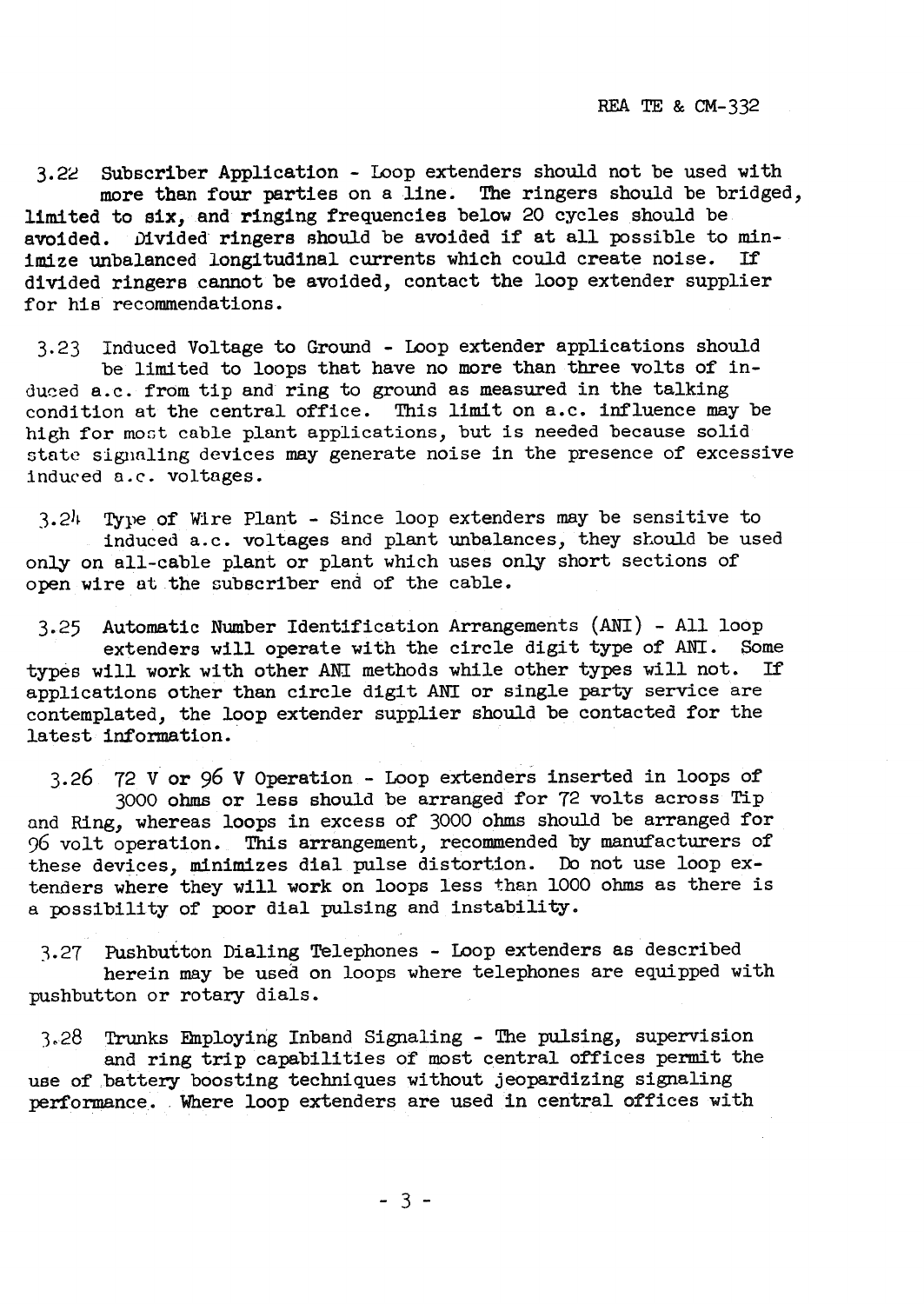## RFA TE & CM-332

trunks employing inband signaling arrangements, however, it is necessary to install pulse correction in the outgoing trunk circuits on the M lead of the signaling unit. This is due to the rather narrow range of percent make - break pulsing distortion which can be accepted by many inband signaling units, plus the fact that loop extenders do not have pulse correcting capabilities. This same restriction applies to other long loop signaling techniques which do not employ pulse correction.

3.29 Protection Considerations - The application.of an elevated lineto-ground voltage may cause gas tube arresters to hold over after breakdown on a lightning surge. It is, therefore, necessary to check hold over characteristics of gas tubes which may be used along the line.

4. WHEN TO USE LOOP EXTENDERS OR OTHER DEVICES

4.1 Loop extender usage is governed in general by economic as well as technical considerations. Their application is usually most economical on a per line basis where a relatively small percentage of the total loops require loop extenders. If a large percentage of the loops connected to a switchboard are beyond the normal range of the switching equipnent, it may be more economical to consider other loop extension techniques such as "Common Mode Operation" (REA TE & CM-331), "Station Carrier" (REA TE & CM-911), "Constant CUrrent Operation, etc.

4.2 Conventional long line adapters may still be more satisfactory for certain applications. These would include loops beyond the range of loop extenders as given in Paragraph 3.1. They would permit the design of loop plant to 4500 ohms without regard to the signaling limit of the particular central office equipment serving the area. Therc are other situations where the loop plant might include open wire party line end sections in sparsely settled areas where pulse correction may be required because of outside plant conditions or special switching considerations. Another possible application is for ::ituations where severe induction from power systems may make it necessary to employ long line adapters for proper pulsing or minimizing noise generation in the loops.

5. OTHER USES OF LOOP EXTENDERS

5.1 Loop Dial Trunks - The signaling range of loop dial trunks may<br>be increased by loop extenders. The reverse battery supervision and dialing arrangement are the same as for subscriber loops. More detailed information should be requested from the manufacturer of the loop extenders.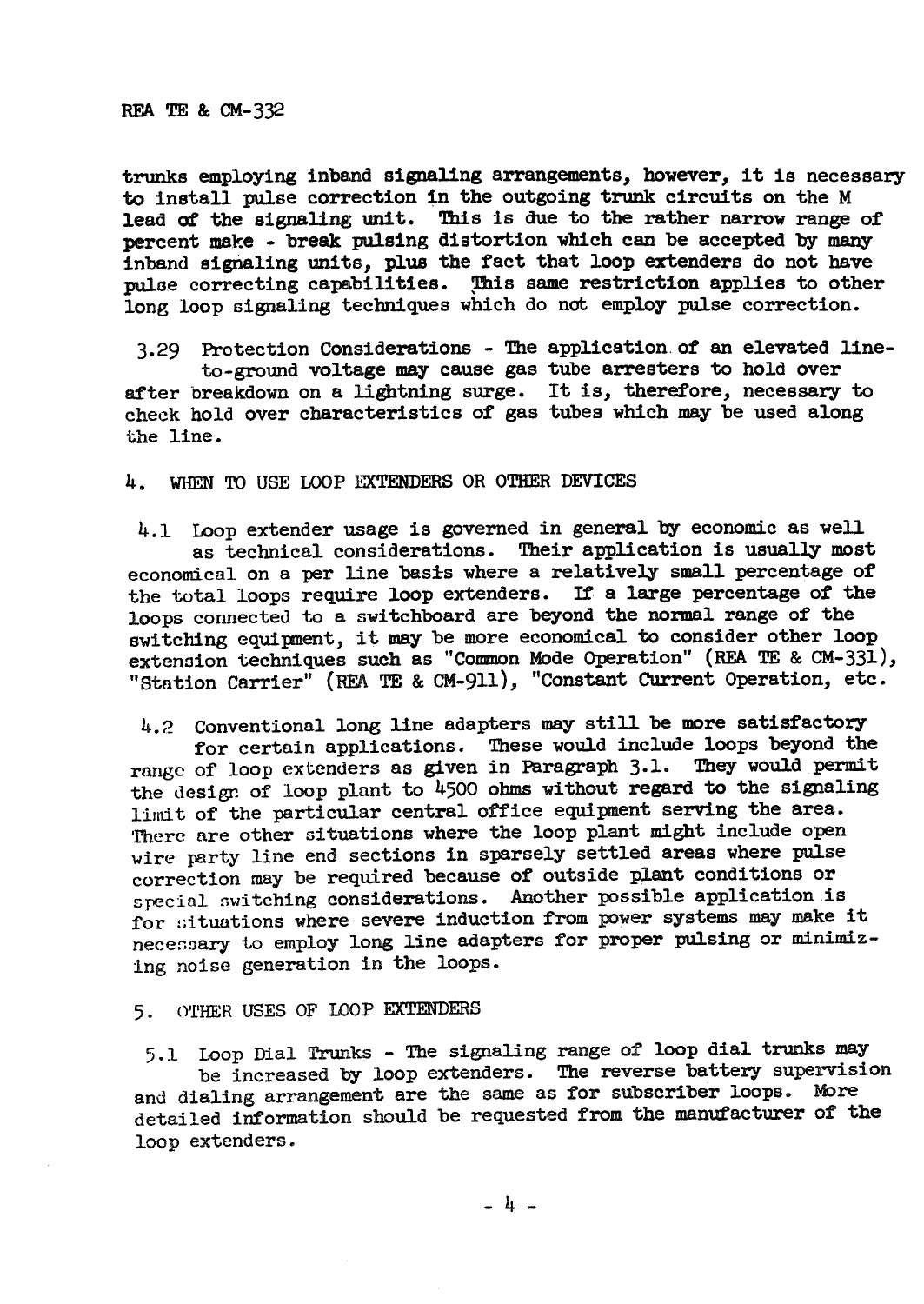5.2 Paystations - Paystations of the semi-postpay type may be extended to the range listed in REA TE & CM-703, "Paystation Services, for various booster supplies. The manufacturers of loop extenders should be contacted for possible applications with other types of paystation